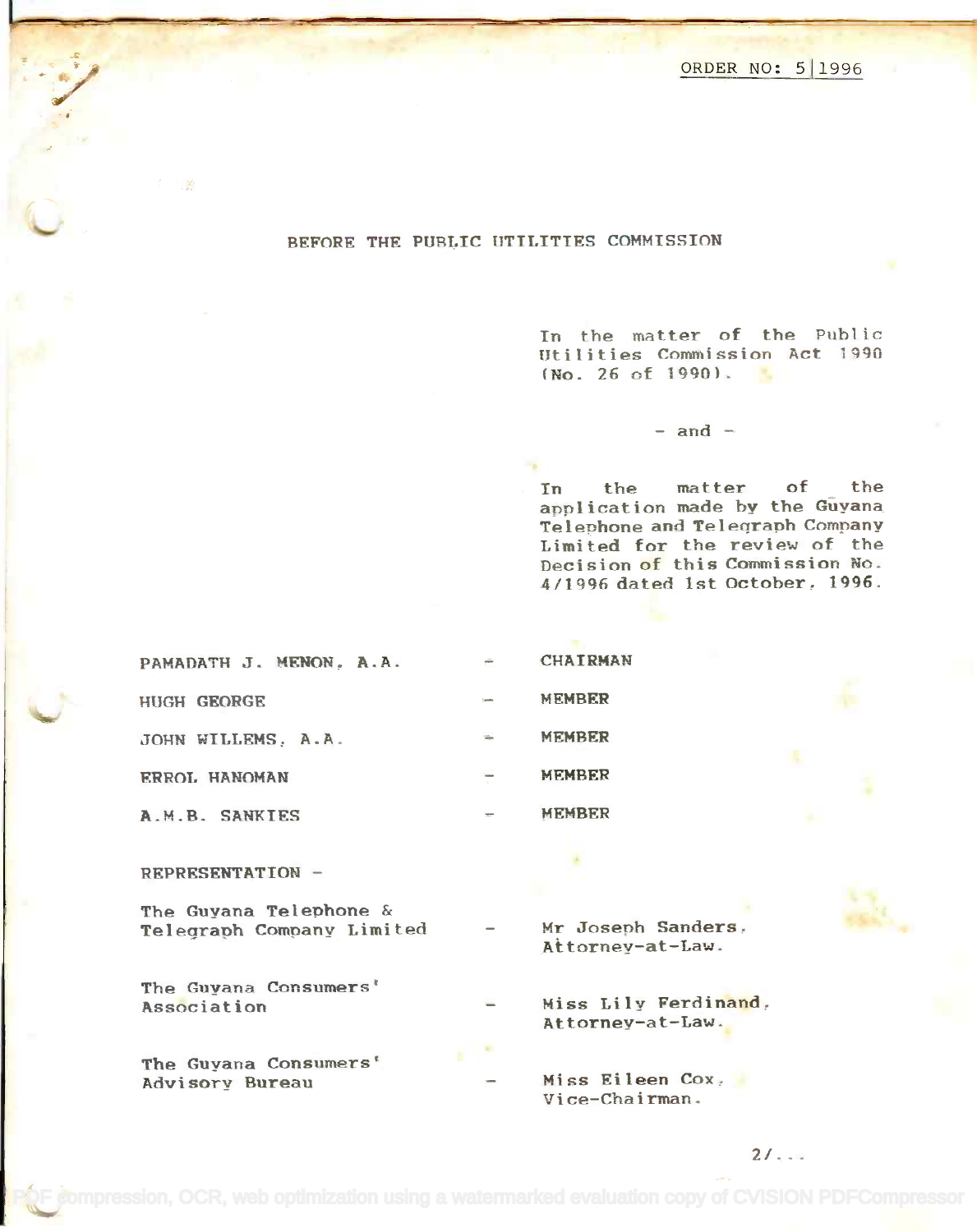## DECISION

2.

This matter was heard on 14th November, 1996.

2. By the decision of this Commission dated 1st October, 1996, the Guyana Telephone and Telegraph Company Limited ("GT&T"1 was the Guyana Telephone and Teleqraph Company Limited ("GT&T") was directed to - directed to -

(i) allocate and connect before the expiry of 31st December, 1996, to applicants for telephone connections, 6,625 unallocated lines existing in different exchanges; and different exchanqes; and

(ii) allocate and connect before the expiry of 31st. March, 1997, 8,303 recorded access lines which existed according to the annual report for 1995, of the Atlantic Tele-Network Inc. ("ATN"), which owns 80% of GT&T, in excess of the access lines available according to GT&T, to applicants for This Commission accepted the number of recorded access lines as stated in the number of recorded access lines as stated in the aforesaid annual report of ATN to be true. telephone connections.

3. By letter dated 15th October, 1996, GT&T is seeking a review of the above order. The only ground advanced for the review of the of the above order. The only qround advanced for the review of the order is that it is impossible for GT&T to implement the order within the time-frames set by the Commission. within the time-frames set by the Commission.

4. By Condition 1.1 of the Licence granted to GT&T on 19th 4. By Condition 1.1 of the Licence qranted to GT&T on 19th December, 1990. GT&T was obliged to provide universal service. The Condition stated that GT&T shall provide telephone service to every Condition stated that GT&T shall provide telephone service to every person who requests for the same, except in the special circumstance specified in that Condition. That Condition expressly casts an obligation on GT&T to ensure that Applicable Systems are casts an obliqation on GT&T to ensure that Applicable Systems are installed, kept installed and run for that purpose. Nearly six years after the date of the Licence there are only 47,845 telephones in operation throughout Guyana. telephones in operation throuqhout Guyana. person who requests for the same, except in the special circumstance specified in that Condition. That Condition expressly

3/. . .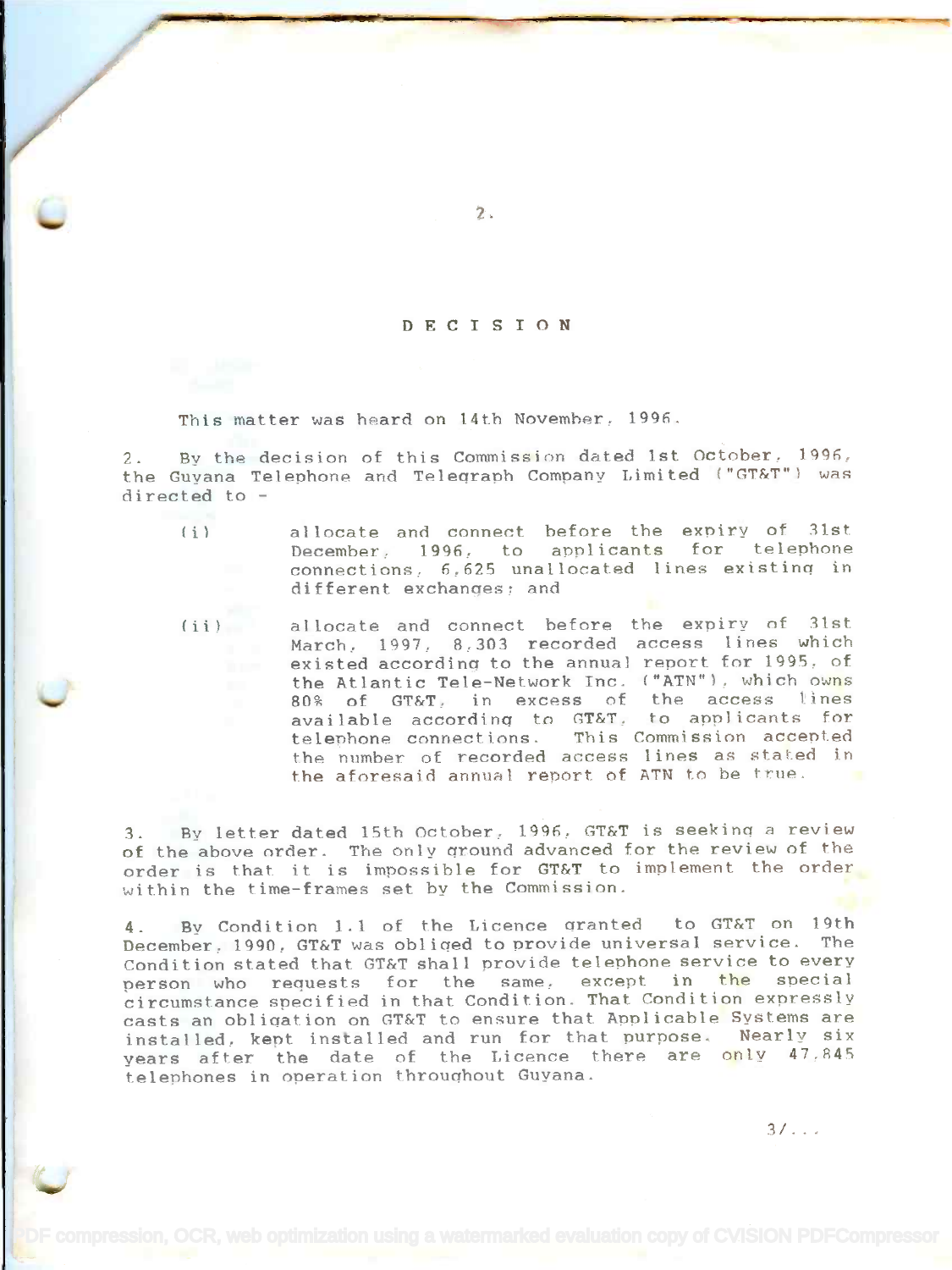5. Mr Joseph Sanders, Legal Counsel for GT&T, stated at the public hearing public hearinq -

> "We are asking then for an opportunity to have the whole **"We are askinq then for an opportunity to have the whole** thing reopened for the order to be reviewed, not this **thinq reopened for the order to be** reviewed~ **not this** evening: at the next hearing perhaps". **eveninq: at the next hearinq perhaps".**

6. Miss Lily Ferdinand, the Leqal Counsel for the Guyana Consumers' Association stated Consumers' Association stated -

> "When I smoke a few minutes ago, I spoke in the context **"When I spoke a few minutes** aqo~ **I spoke in the context** of the understandina that the Order of the Commission **of the understandinq that the Order of the Commission** would be carried out but that the timing ........ in other words, that they are asking for an extension of the otherwords~ **that they are askinq for an extension of the** timing in which to carry it out. Now I am hearing from Mr **timinq in which to carry it out. Now I am hearinq from Mr** Sanders that they are really questionina the fundamental **Sanders that they are really questioninq the fundamental** existence of that order and whether it should stand or **existence of that order and whether it should stand or** not. and I don't see that there is any araument that has **not ~ and I don't see that there is any arqument that has** been advanced so far for the Commission to consider **been advanced so far for the Commission to consider** rescinding that order and substituting a new one". **rescindinq that order and substitutinq a new one".**

7. After the hearing of the matter was closed and Order reserved, 7. After the hearinq of the matter was closed and Order reserved, the General Manager of GT&T wrote to this Commission a letter dated the General Manaqer of GT&T wrote to this Commission a letter dated 15th November, 1996, in which it was made categorically clear that GT&T has not done anything to comply with the Order of this GT&T has not done anythinq to comply with the Order of this Commission dated 1st. October, 1996. Commission dated 1st October, 1996.

8. This Commission cannot condone the attitude of GT&T, which is only a continuation of a steady course of conduct throughout its only a continuation of a steady course of conduct throuqhout its operations. The switches were available, only the lines were to be drawn to residential and business premises. The complaints before drawn to residential and business premises. The comnlaints before this Commission show that persons, who had applied for telephones, have been waitinq, in many cases, for several years without succeeding in getting telephone connections. We cannot accent. GT&T succeedinq in qettinq telephone connections. We cannot accept GT&T moving at a snail's pace in matters like this. movinq at a snail's pace in matters like this.

 $\bm{\varepsilon}$ ompression, OCR, web optimization using a watermarked evaluation copy of CVISION PDFCompressor

3.